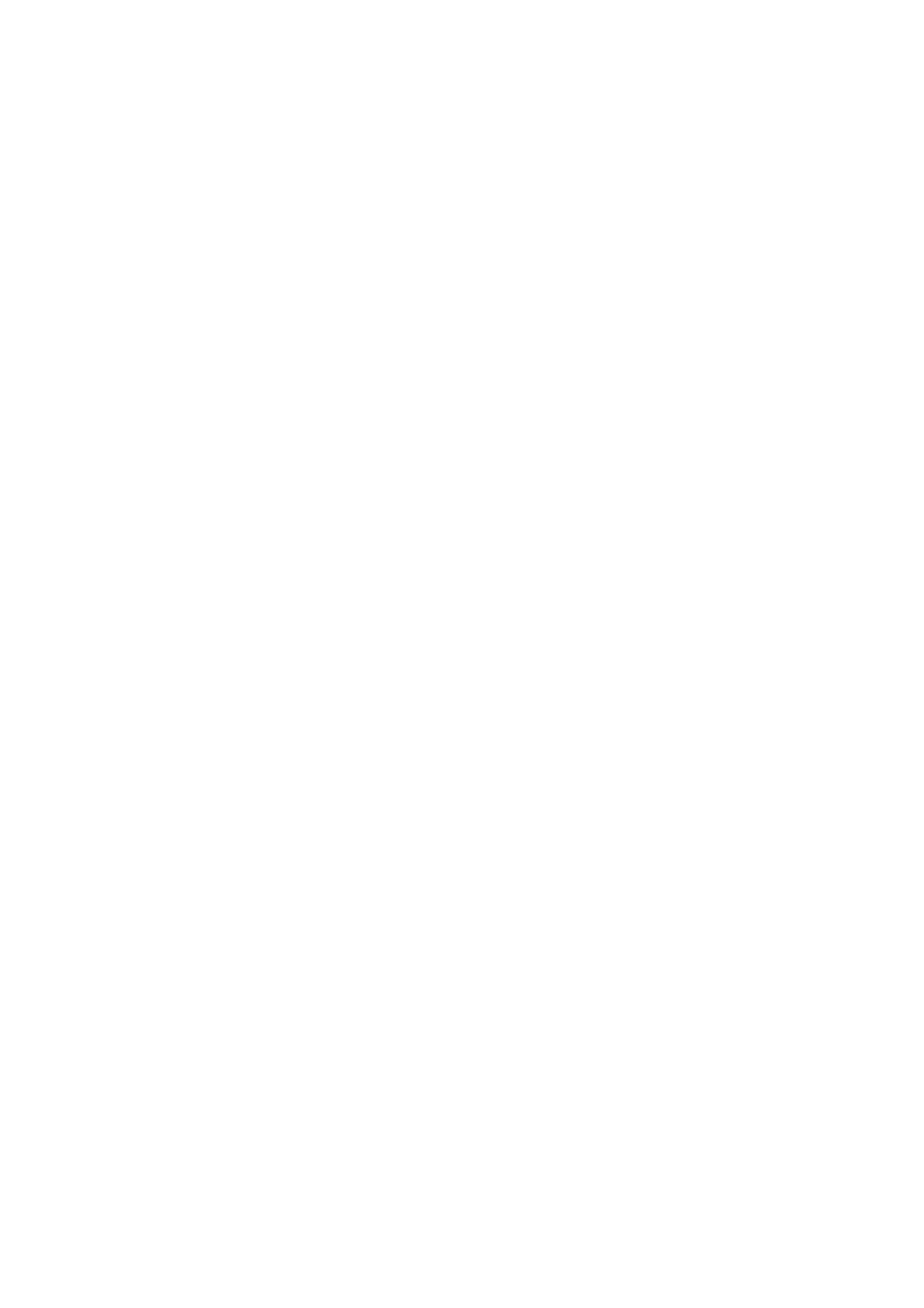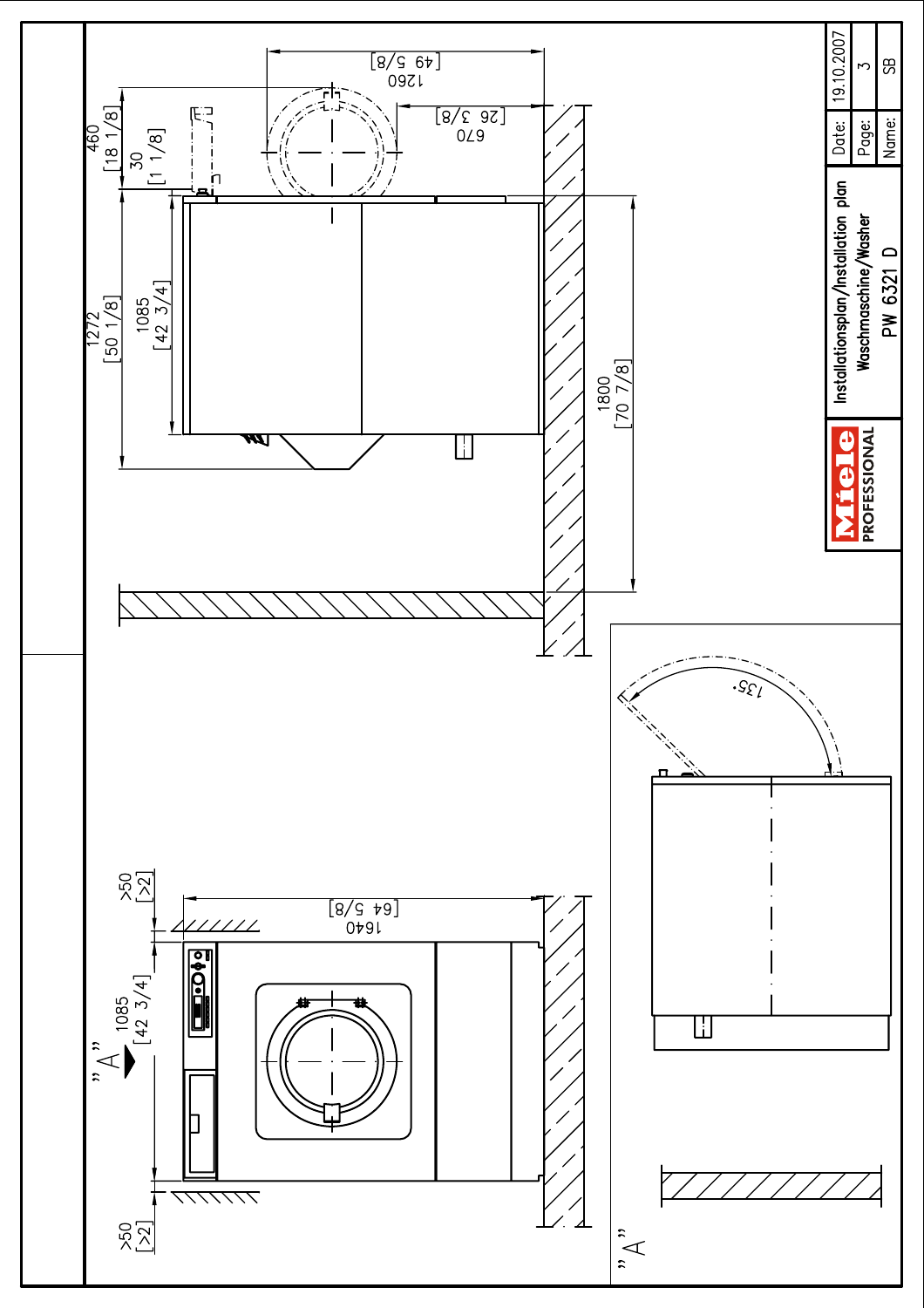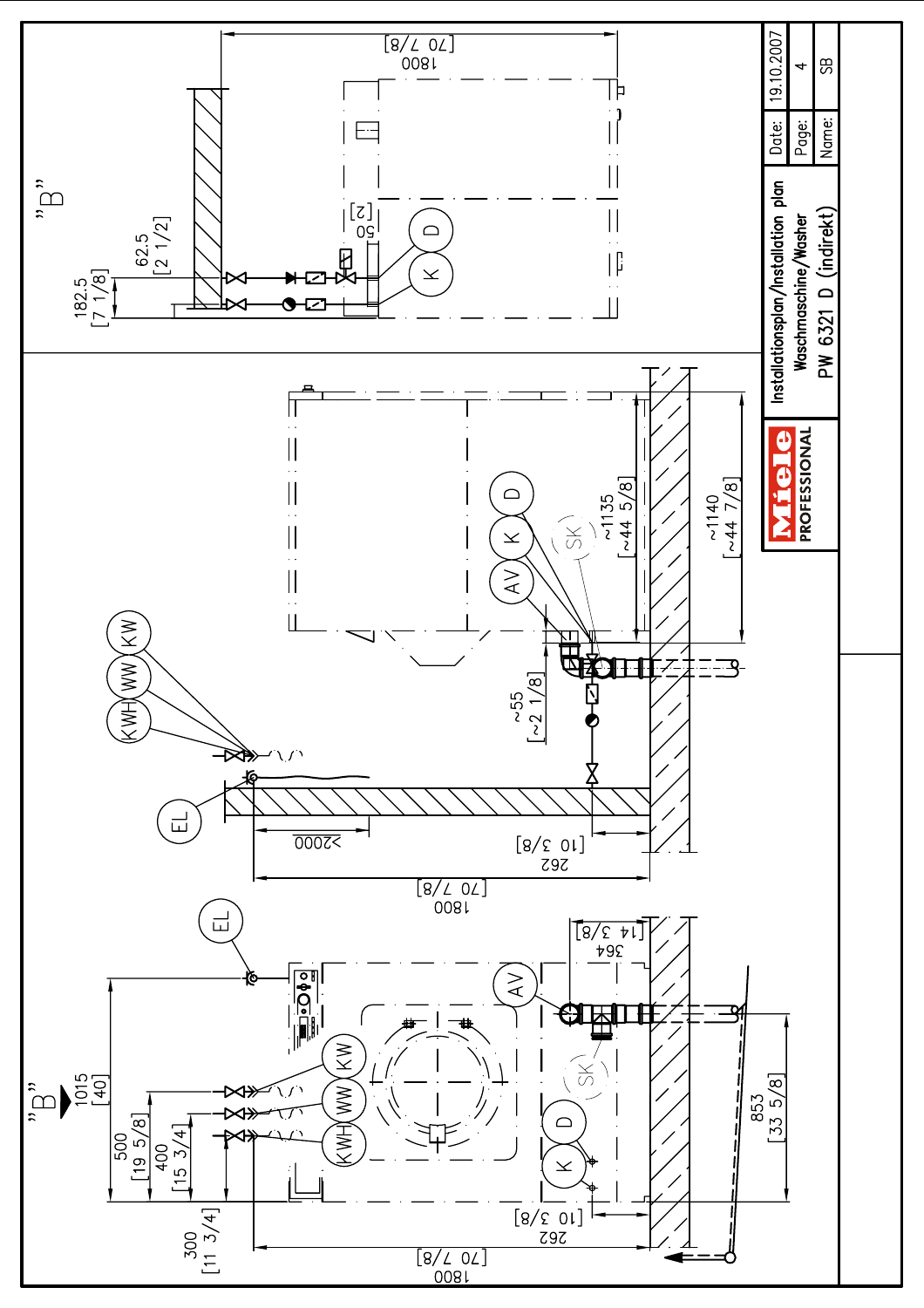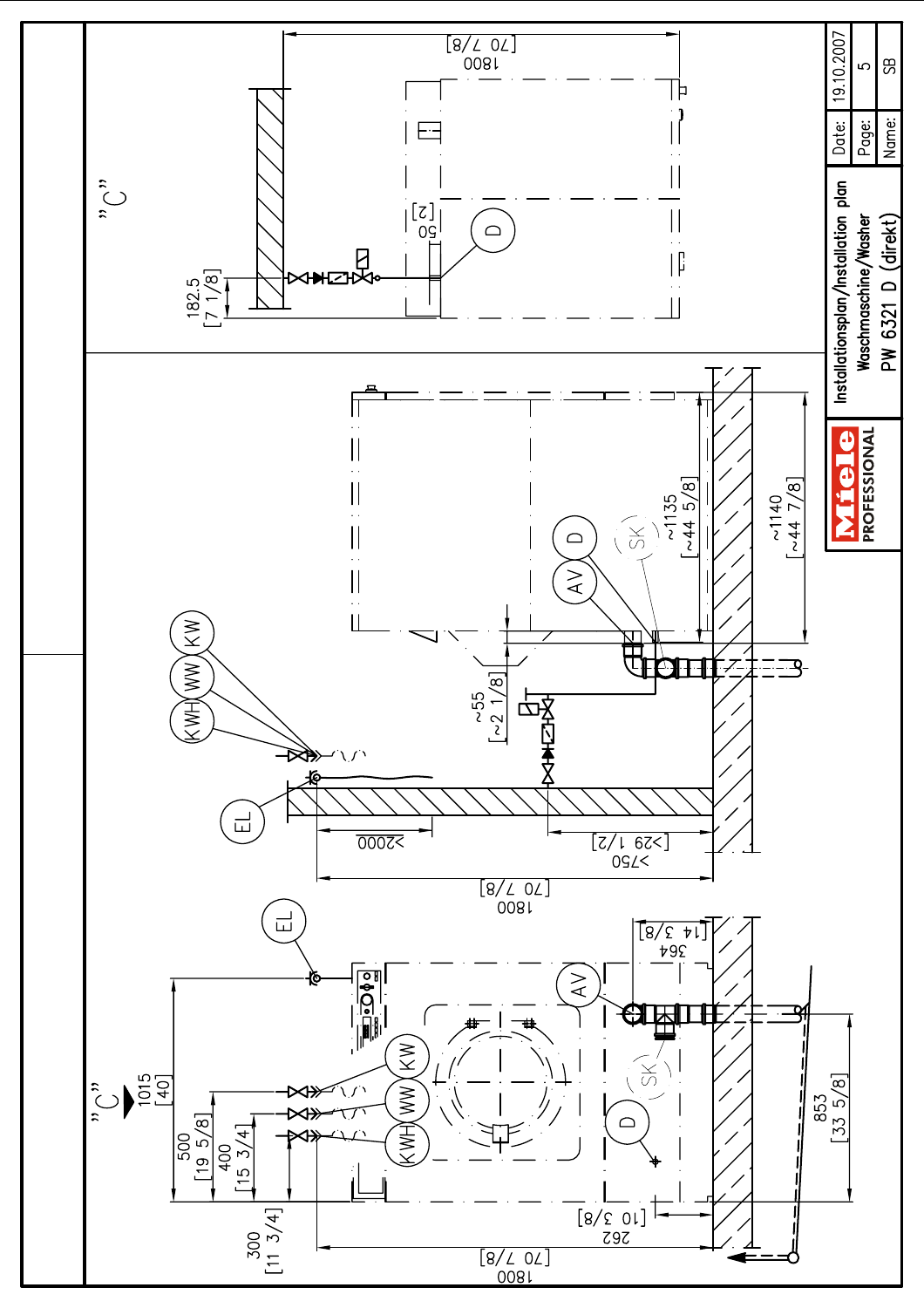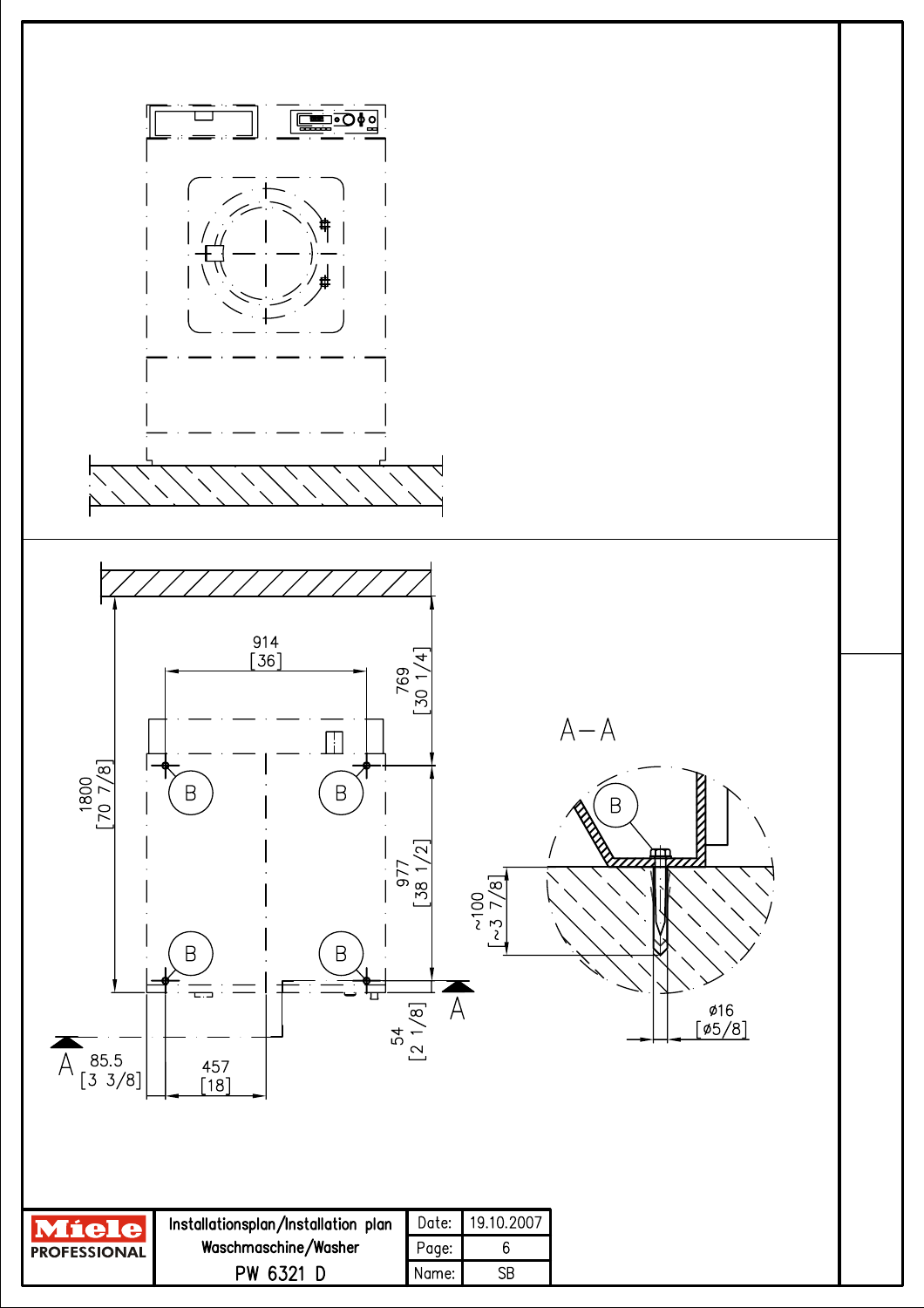| <b>Technical datasheet</b> |                                                                 | Miele<br><b>PROFESSIONAL</b> |  |  |
|----------------------------|-----------------------------------------------------------------|------------------------------|--|--|
| Washer:<br>Heating:        |                                                                 | PW 6321<br>Steam             |  |  |
| Legend:                    | Circled, bold-typed abbreviations:<br>Εl<br>Connection required |                              |  |  |

Options/Accessories:

|     | <b>OPHONO</b> NUCCOOLIGO. |                       |  |  |  |  |
|-----|---------------------------|-----------------------|--|--|--|--|
| WI. | Special product           | With integrated scale |  |  |  |  |

Connection optional or required, depending on model

 $\sim$  Abbreviations surrounded by broken circle:

### Machine connections:

| Electrical<br>connections |                                                                                                                                                                                                                                       |           | <b>USA</b>                                                               | <b>CDN</b>                                                                                |
|---------------------------|---------------------------------------------------------------------------------------------------------------------------------------------------------------------------------------------------------------------------------------|-----------|--------------------------------------------------------------------------|-------------------------------------------------------------------------------------------|
| lS/<br>CDN                | Standard voltage (delivery status) *<br>Frequency<br>Rated load<br>Fuse rating<br>Supply lead, wire size<br>* If power supply includes a stinger leg.<br>please call Technical Service at<br>USA 1-800-991-9380<br>CDN 1-800-643-5361 |           | 3 AC 208 V<br>60 Hz<br>4.3 kW<br>$3 \times 15$ A<br>14 AWG               | 3 AC 208 V<br>60 Hz<br>4,3 kW<br>$3 \times 15$ A<br>$4 \times 1.5$ mm <sup>2</sup>        |
|                           | Alternative voltage<br>Frequency<br>Rated load<br>Fuse rating<br>Supply lead, wire size                                                                                                                                               | eversible | 3 AC 220-240 V<br>50-60 Hz<br>4.3 kW<br>$3 \times 15$ A<br><b>14 AWG</b> | 3 AC 220-240 V<br>50-60 Hz<br>4.3 kW<br>$3 \times 15$ A<br>$4 \times 1.5$ mm <sup>2</sup> |

JS/

**CDN**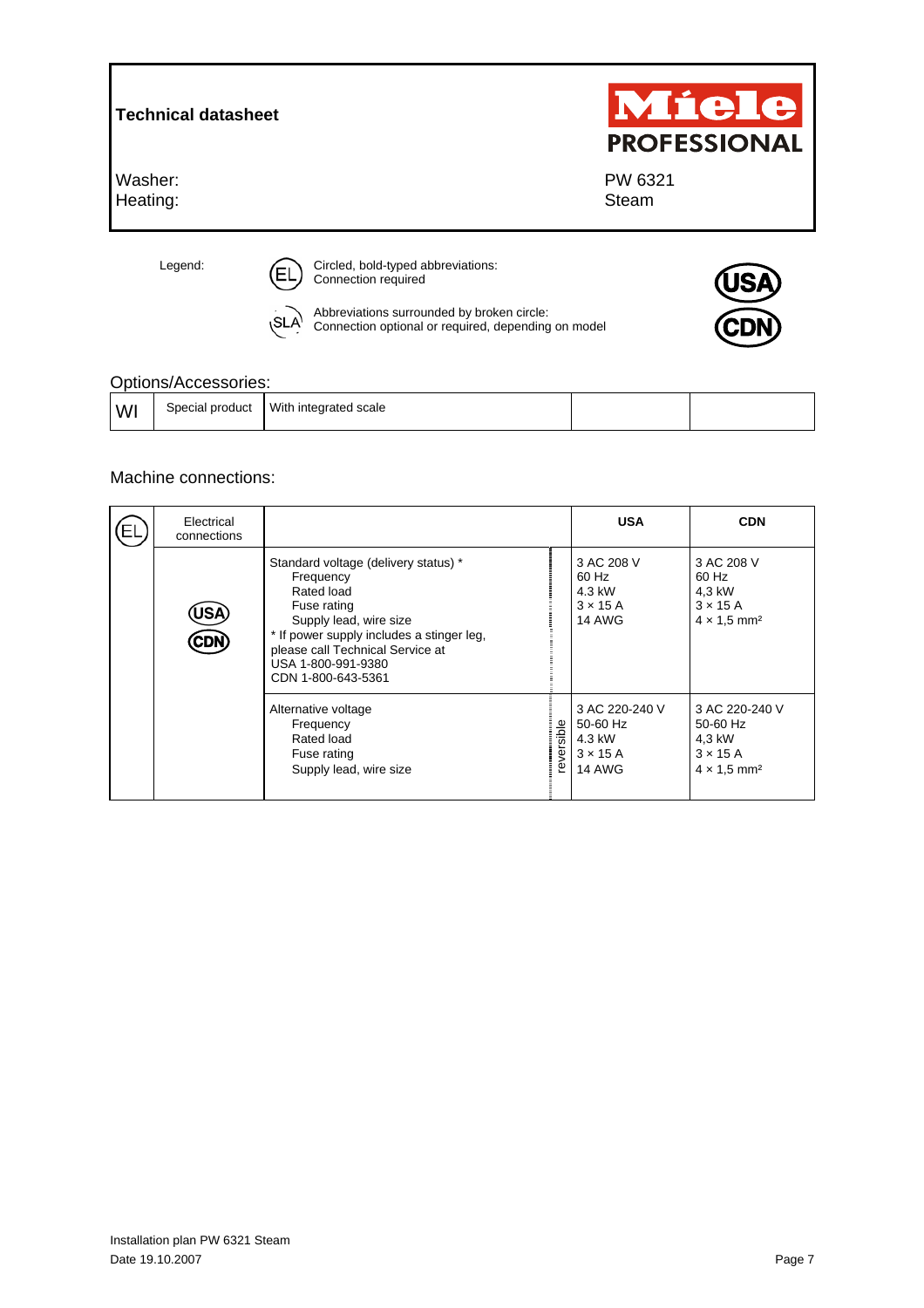|     |                                          |                                                                                                                                                                                                                                                                                                                                                                                    | <b>USA</b>                                                                                 | <b>CDN</b>                                                                              |
|-----|------------------------------------------|------------------------------------------------------------------------------------------------------------------------------------------------------------------------------------------------------------------------------------------------------------------------------------------------------------------------------------------------------------------------------------|--------------------------------------------------------------------------------------------|-----------------------------------------------------------------------------------------|
|     | Steam<br>connection                      | Indirect steam (page 4)<br>Steam pressure<br>Steam pressure on dryer version<br>Boiling point<br>Heating capacity<br>Steam supply capacity<br>Connection thread (on-site)<br>Steam valve, steam filter and steam faucet must be<br>provided on-site.                                                                                                                               | 58 - 145 psi<br>58 - 72.5 psi<br>306 - 363 °F<br>50 kW<br>185 lbs/h<br>$1/2"$ MPT          | 58 - 145 psi<br>58 - 72,5 psi<br>152 - 184 °C<br>50 kW<br>84 kg/h<br>1/2" MPT           |
|     |                                          | Direct steam (page 5)<br>Steam pressure (High pressure)                                                                                                                                                                                                                                                                                                                            | $\leq 58$ psi                                                                              | ≤ 58 psi                                                                                |
|     |                                          | Boiling point (High pressure)<br>Heating capacity (High pressure)<br>Steam supply capacity (High pressure)<br>Steam pressure (Low pressure)<br>Boiling point (Low pressure)<br>Heating capacity (Low pressure)<br>Steam supply capacity (Low pressure)<br>Connection thread (on-site)<br>Steam valve, steam filter, steam faucet and non-return<br>valve must be provided on-site. | ≤ 306 °F<br>86 kW<br>308 lbs/h<br>≤ 7.25 psi<br>≤ 84 °F<br>29 kW<br>99.2 lbs/h<br>3/4" MPT | ≤ 152 °C<br>86 kW<br>140 kg/h<br>≤ 7,25 psi<br>≤ 120 °C<br>29 kW<br>45 kg/h<br>3/4" MPT |
|     |                                          | Note installation instructions for steam-heated Miele<br>washer-extractors.                                                                                                                                                                                                                                                                                                        |                                                                                            |                                                                                         |
|     | Condensate<br>connection                 | Indirect steam (page 4)<br>Connection thread (on-site)<br>Steam valve, steam filter and steam faucet must be<br>provided on-site.                                                                                                                                                                                                                                                  | $1/2"$ MPT                                                                                 | $1/2"$ MPT                                                                              |
|     | Cold water<br>(Soft water)               | Min. flow pressure<br>Max. pressure<br>Max. throughput (if hot water supply is not available)<br>On-site connection thread<br>Length of connection hose (supplied)<br>Water requirements (average 140°F [60°C] program)<br>Standard connection (with hot water connection)<br>Additional requirements if hot water supply is not<br>available.                                     | 14.5 psi<br>145 psi<br>9.4 (21) gal/min<br>1" MPT<br>59 1/16"<br>22.5 gal/h                | 14,5 psi<br>145 psi<br>35.5 (80) I/min<br>1" MPT<br>1.500 mm<br>85 l/h                  |
| (WW | Hot water                                | Max. temperature<br>Min. flow pressure<br>Max. pressure<br>Max. throughput<br>On-site connection thread<br>Length of connection hose (supplied)<br>Water requirements (average for 140°F [60°C] program)<br>Standard connection (with hot water connection)<br>If no hot water supply, connect hose to cold water!                                                                 | 158 °F<br>14.5 psi<br>145 psi<br>7.93 gal/min<br>1" MPT<br>59 1/16"<br>18.5 gal/h          | 70 °C<br>14,5 psi<br>145 psi<br>30 l/min<br>1" MPT<br>1.500 mm<br>70 l/h                |
|     | Mains water<br>(Raw water)<br>(Optional) | Min. flow pressure<br>Max. pressure<br>Max. throughput<br>On-site connection thread<br>Length of connection hose (supplied)<br>Water requirements (average for 140°F [60°C] program)<br>Standard connection (with hot water connection)<br>If no raw water supply, connect hose to cold water!                                                                                     | 14.5 psi<br>145 psi<br>$10.6$ gal/min<br>1" MPT<br>59 1/16"<br>79.3 gal/h                  | 14,5 psi<br>145 psi<br>40 l/min<br>1" MPT<br>$1.500$ mm<br>300 l/h                      |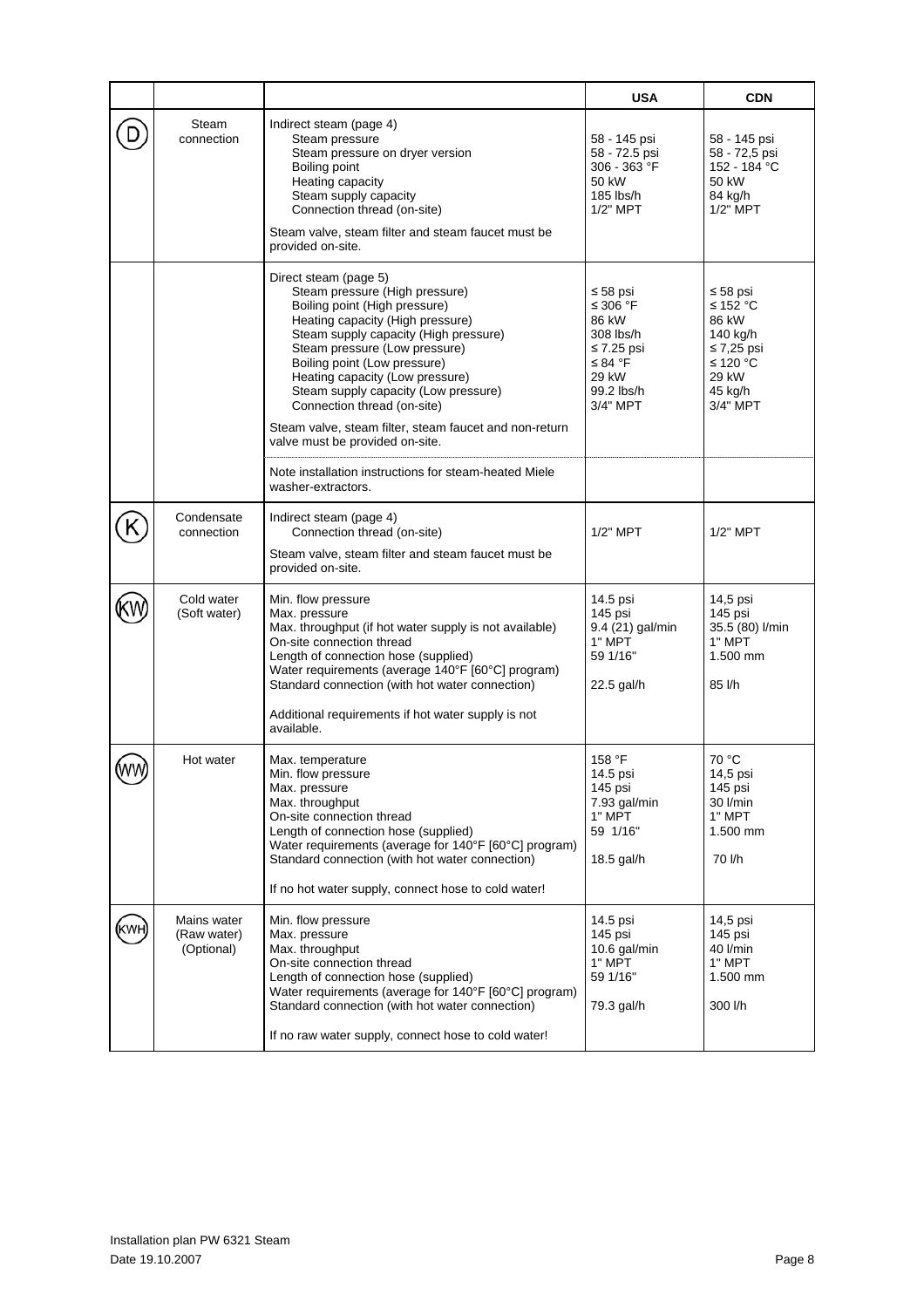|                                                                                                                                                                                                            |                            |                                                                                                                                                                                                                                                                                                                                               | <b>USA</b>                                                                                                             | <b>CDN</b>                                                                                                               |  |
|------------------------------------------------------------------------------------------------------------------------------------------------------------------------------------------------------------|----------------------------|-----------------------------------------------------------------------------------------------------------------------------------------------------------------------------------------------------------------------------------------------------------------------------------------------------------------------------------------------|------------------------------------------------------------------------------------------------------------------------|--------------------------------------------------------------------------------------------------------------------------|--|
|                                                                                                                                                                                                            | Drainage via<br>dump valve | Max. temperature<br>Machine drain connection $(d_a \times s \times l)$<br>On-site drain connection (d <sub>i</sub> )<br>Max. throughput<br>Vented drainage required. If ventilation is insufficient, fit<br>Miele kit. Mat. no. 05238090.<br>Drain manifolds serving several machines must be of<br>sufficient cross-section.                 | 203 °F<br>3" x 1/16" x 4"<br>3"<br>52.8 gal/min                                                                        | 95 °C<br>$75 \times 1,9 \times 100$ mm<br>75 mm<br>200 l/min                                                             |  |
|                                                                                                                                                                                                            | Foam vent                  | A drainage system for foam escaping from the drain<br>vent can be built using standard drain pipe sections.<br>A 87° branch with an end cap should be provided for<br>this purpose.                                                                                                                                                           |                                                                                                                        |                                                                                                                          |  |
| B                                                                                                                                                                                                          | Fittings<br>(supplied)     | Without plinth<br>$2 \times$ screws (Diameter $\times$ length)<br>$2 \times$ wall anchors (Diameter $\times$ length)<br>Machine must be secured!<br>Fixing materials provided for securing to concrete floor                                                                                                                                  | $1/2$ " x 3 $9/16$ "<br>$5/8" \times 3 \frac{9}{16"$                                                                   | $12 \times 90$ mm<br>$16 \times 90$ mm                                                                                   |  |
|                                                                                                                                                                                                            | Special product<br>WI:     | Without plinth<br>$4 \times$ screws (Diameter $\times$ length)<br>$4 \times$ wall anchors (Diameter $\times$ length)<br>Machine must be secured!<br>Fixing materials provided for securing to concrete floor                                                                                                                                  | $1/2$ " x 3 $9/16$ "<br>$5/8$ " x 3 $9/16$ "                                                                           | $12 \times 90$ mm<br>$16 \times 90$ mm                                                                                   |  |
|                                                                                                                                                                                                            | Machine data               | Width<br>Depth<br>Height<br>Knocked-down dimensions (Width)<br>Recommended clearance to rear wall<br>(to machine front edge)<br>Net weight<br>Dynamic floor load during operation, max.<br>Static load, max.<br>Dynamic load max.<br>Drum frequency, max.<br>Average heat dissipation<br>(depending on room temperature and selected program) | 42 11/16"<br>50 1/16"<br>64 9/16"<br>43"<br>70 7/8"<br>1,430 lbs<br>8,975N<br>7.456 N<br>1,520 N<br>16.7 Hz<br>1,690 W | 1.085 mm<br>1.272 mm<br>1.640 mm<br>1.090 mm<br>1.800 mm<br>648 kg<br>8.975N<br>7.456 N<br>1.520 N<br>16.7 Hz<br>1.690 W |  |
| Installation should only be carried out by authorized installers in accordance with all local and national regulations!<br>Observe installation instructions when installing machine! All rights reserved! |                            |                                                                                                                                                                                                                                                                                                                                               |                                                                                                                        |                                                                                                                          |  |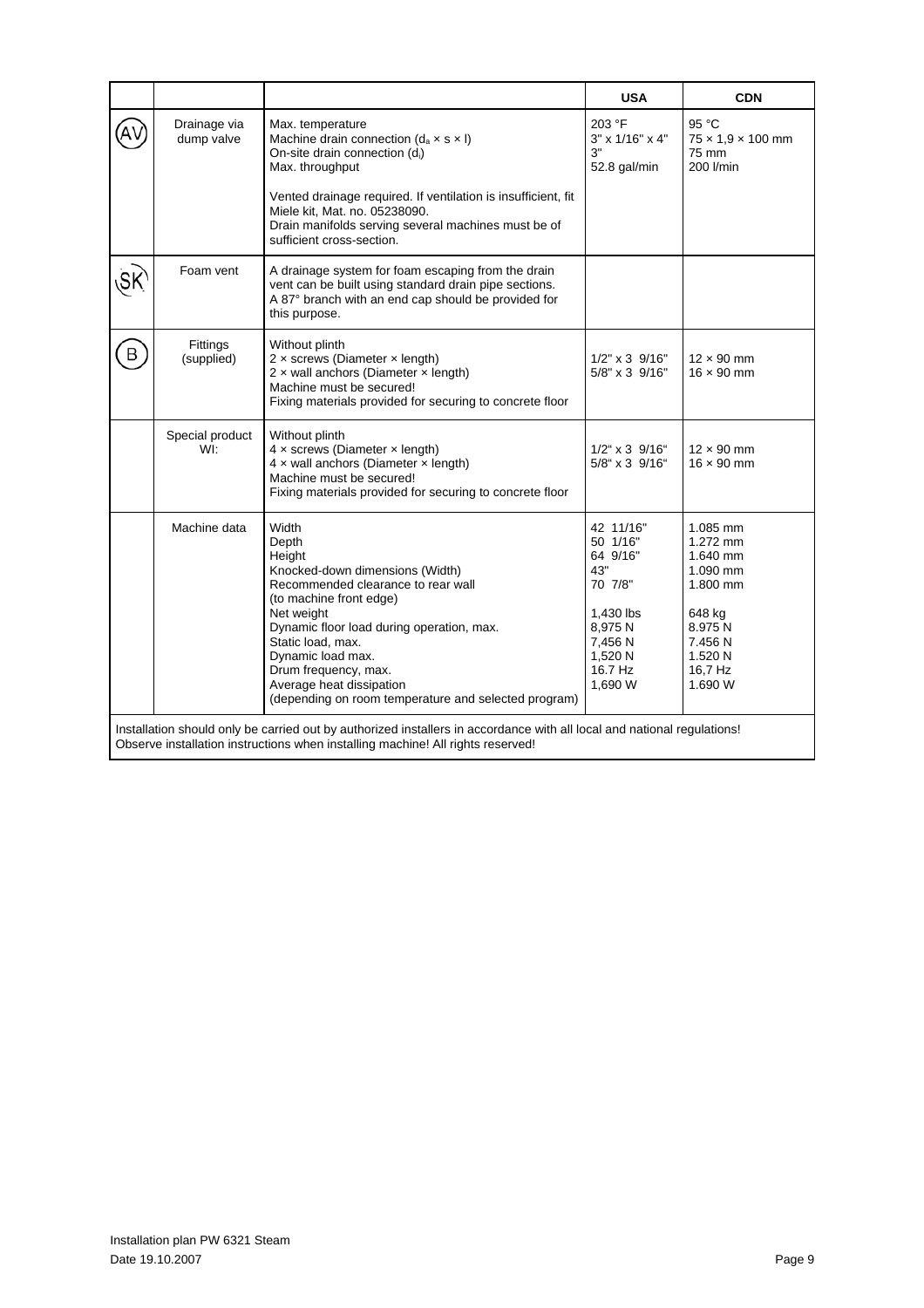## **Données techniques**

Laveuse : Chauffage :

Légende :  $\sqrt{n}$  Abréviations encerclées et en caractères gras : Raccordement requis



Miele

**PROFESSIONAL** 

 PW 6321 À vapeur

Abréviations dans un cercle discontinu : Raccordement facultatif ou requis, selon le modèle

### Options/accessoires :

|                     | _________________  |                      |  |
|---------------------|--------------------|----------------------|--|
| <b>A 8 8 8</b><br>M | Produit spécialisé | l Muni d'une balance |  |

## Raccordements de l'appareil :

| Raccordement<br>électrique |                                                                                                                                                                                                                                                                                                        |            | <b>ÉTATS-UNIS</b>                                                            | <b>CANADA</b>                                                                                 |
|----------------------------|--------------------------------------------------------------------------------------------------------------------------------------------------------------------------------------------------------------------------------------------------------------------------------------------------------|------------|------------------------------------------------------------------------------|-----------------------------------------------------------------------------------------------|
| JS/                        | Tension standard (à la livraison) *<br>Fréquence<br>Charge nominale<br>Calibre du fusible<br>Câble d'alimentation, calibre<br>* Si l'alimentation électrique comprend un<br>transformateur de 240 V, prière de téléphoner au<br>Service technique :<br>$E.-U.$ 1 800 991-9380<br>Canada 1 800 643-5361 |            | 3 CA 208 V<br>60 Hz<br>4.3 kW<br>$3 \times 15$ A<br><b>14 AWG</b>            | 3 CA 208 V<br>60 Hz<br>4,3 kW<br>$3 \times 15$ A<br>$4 \times 1.5$ mm <sup>2</sup>            |
|                            | Tension de remplacement<br>Fréquence<br>Charge nominale<br>Calibre du fusible<br>Câble d'alimentation, calibre                                                                                                                                                                                         | réversible | 3 CA 220 à 240 V<br>50 à 60 Hz<br>4,3 kW<br>$3 \times 15$ A<br><b>14 AWG</b> | 3 CA 220 à 240 V<br>50 à 60 Hz<br>4,3 kW<br>$3 \times 15$ A<br>$4 \times 1.5$ mm <sup>2</sup> |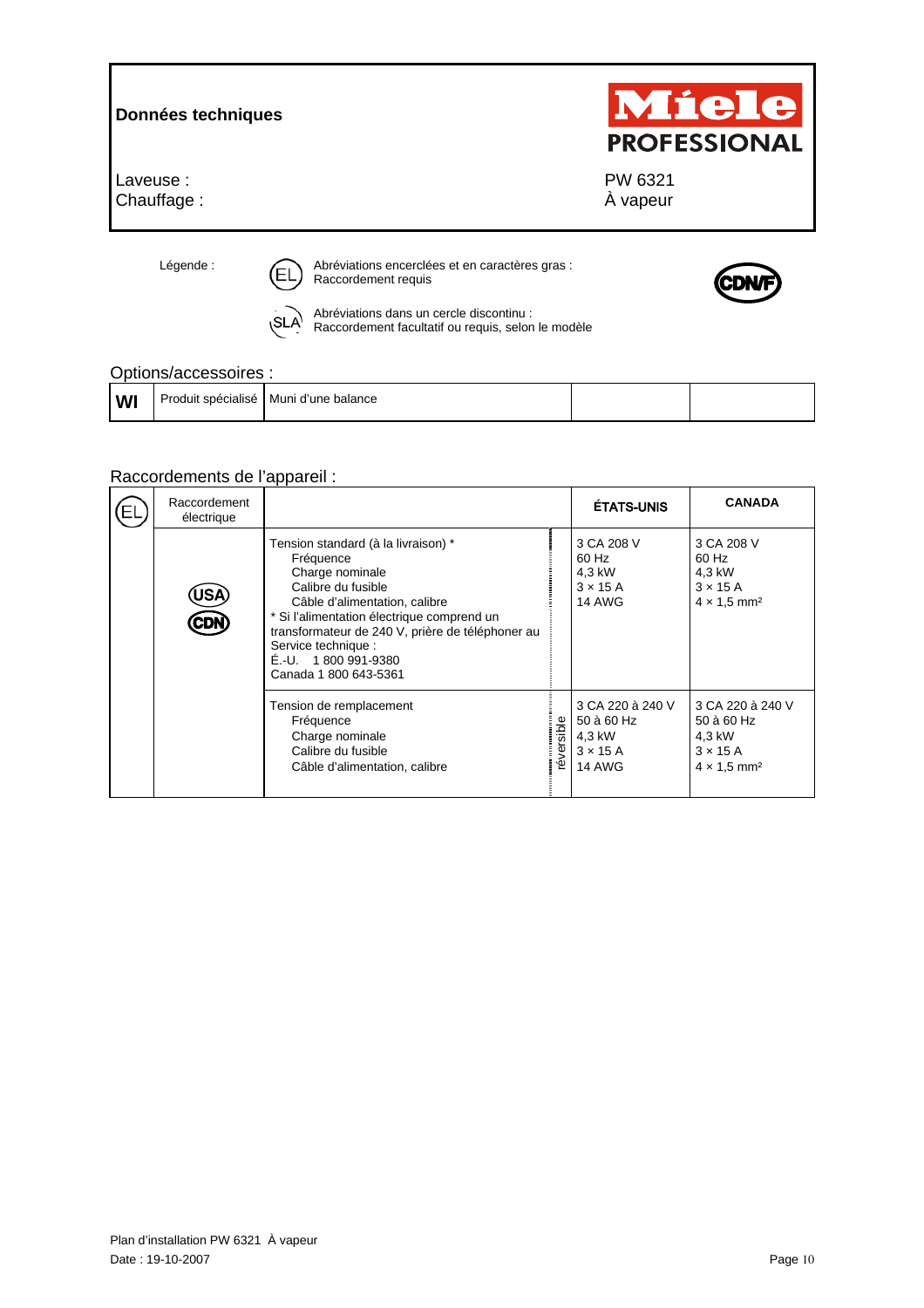|     |                                                       |                                                                                                                                                                                                                                                                                                                                                                                                                                                                                                                                                                             | <b>USA</b>                                                                                                                               | <b>CDN</b>                                                                                                                              |
|-----|-------------------------------------------------------|-----------------------------------------------------------------------------------------------------------------------------------------------------------------------------------------------------------------------------------------------------------------------------------------------------------------------------------------------------------------------------------------------------------------------------------------------------------------------------------------------------------------------------------------------------------------------------|------------------------------------------------------------------------------------------------------------------------------------------|-----------------------------------------------------------------------------------------------------------------------------------------|
|     | Raccordement<br>vapeur                                | Vapeur indirecte (page 4)<br>Pression de la vapeur<br>Pression de la vapeur sur la sécheuse<br>Point d'ébullition<br>Capacité de chauffage<br>Capacité de production de vapeur<br>Raccordement fileté (sur place)<br>La soupape de vapeur, le filtre à vapeur et le robinet<br>d'admission de vapeur doivent être fournis sur place.                                                                                                                                                                                                                                        | 58 à 145 lb/po <sup>2</sup><br>58 à 72,5 lb/po <sup>2</sup><br>306 à 363 °F<br>50 kW<br>185 lb/h<br>Filetage gaz 1/2 po                  | 58 à 145 lb/po <sup>2</sup><br>58 à 72,5 lb/po <sup>2</sup><br>152 à 184 °C<br>50 kW<br>84 kg/h<br>Filetage gaz 1/2 po                  |
|     |                                                       | Vapeur directe (page 5)<br>Pression de la vapeur (haute pression)<br>Point d'ébullition (haute pression)<br>Capacité de chauffage (haute pression)<br>Capacité d'alimentation en vapeur (haute pression)<br>Pression de la vapeur (basse pression)<br>Point d'ébullition (basse pression)<br>Capacité de chauffage (basse pression)<br>Capacité d'alimentation en vapeur (basse pression)<br>Raccordement fileté (sur place)<br>La soupape de vapeur, le filtre à vapeur, le robinet<br>d'admission de vapeur et le clapet de non-retour doivent<br>être fournis sur place. | $≤ 58 lb/po2$<br>≤ 306 °F<br>86 kW<br>308 lb/h<br>$\leq$ 7,25 lb/po <sup>2</sup><br>≤ 84 °F<br>29 kW<br>99,2 lb/h<br>Filetage gaz 3⁄4 po | $≤ 58 lb/po2$<br>≤ 152 °C<br>86 kW<br>140 kg/h<br>$\leq$ 7,25 lb/po <sup>2</sup><br>≤ 120 °C<br>29 kW<br>45 kg/h<br>Filetage gaz 3⁄4 po |
|     |                                                       | Prendre note des directives d'installation pour les<br>laveuses-essoreuses chauffées à la vapeur de Miele.                                                                                                                                                                                                                                                                                                                                                                                                                                                                  |                                                                                                                                          |                                                                                                                                         |
|     | Raccordement<br>pour la<br>condensation               | Vapeur indirecte (page 4)<br>Raccordement fileté (sur place)<br>La soupape de vapeur, le filtre à vapeur et le robinet<br>d'admission de vapeur doivent être fournis sur place.                                                                                                                                                                                                                                                                                                                                                                                             | Filetage gaz 1/2 po                                                                                                                      | Filetage gaz 1/2 po                                                                                                                     |
|     | Eau froide<br>(eau douce)                             | Pression minimale du débit<br><b>Pression maximale</b><br>Débit maximal (s'il n'y a pas de source d'eau chaude)<br>Raccordement fileté sur place<br>Longueur du tuyau de raccordement (fourni)<br>Exigences relatives à l'eau (programmée en moyenne à<br>140 °F [60 °C])<br>Raccordement standard (avec source d'eau chaude)<br>Exigences supplémentaires (s'il n'y a pas de source<br>d'eau chaude).                                                                                                                                                                      | 14,5 lb/po <sup>2</sup><br>$145$ lb/po <sup>2</sup><br>9,4 (21) gal/min<br>Filetage gaz 1 po<br>59 1/16 po<br>22,5 gal/h                 | $14.5$ lb/po <sup>2</sup><br>$145$ lb/po <sup>2</sup><br>35,5 (80) l/min<br>Filetage gaz 1 po<br>1 500 mm<br>85 l/h                     |
|     | Eau chaude                                            | Température maximale<br>Pression minimale du débit<br><b>Pression maximale</b><br>Débit maximal<br>Raccordement fileté sur place<br>Longueur du tuyau de raccordement (fourni)<br>Exigences relatives à l'eau (programmée en moyenne à<br>140 °F [60 °C])<br>Raccordement standard (avec source d'eau chaude)<br>S'il n'y a pas d'approvisionnement en eau chaude,<br>raccorder le tuyau à l'eau froide.                                                                                                                                                                    | 158 °F<br>$14,5$ lb/po <sup>2</sup><br>145 lb/po <sup>2</sup><br>7,93 gal/min<br>Filetage gaz 1 po<br>59 1/16 po<br>18,5 gal/h           | 70 °C<br>14,5 lb/po <sup>2</sup><br>$145$ lb/po <sup>2</sup><br>30 l/min<br>Filetage gaz 1 po<br>1 500 mm<br>70 l/h                     |
| (WI | Eau de<br>canalisation<br>(Eau brute)<br>(facultatif) | Pression minimale du débit<br>Pression maximale<br>Débit maximal<br>Raccordement fileté sur place<br>Longueur du tuyau de raccordement (fourni)<br>Exigences relatives à l'eau (programmée en moyenne à<br>140 °F [60 °C])<br>Raccordement standard (avec source d'eau chaude)<br>S'il n'y a pas d'approvisionnement en eau brute,<br>raccorder le tuyau à l'eau froide.                                                                                                                                                                                                    | 14,5 lb/po <sup>2</sup><br>$145$ lb/po <sup>2</sup><br>10,6 gal/min<br>Filetage gaz 1 po<br>59 1/16 po<br>79,3 gal/h                     | 14,5 lb/po <sup>2</sup><br>$145$ lb/po <sup>2</sup><br>40 l/min<br>Filetage gaz 1 po<br>1 500 mm<br>300 l/h                             |